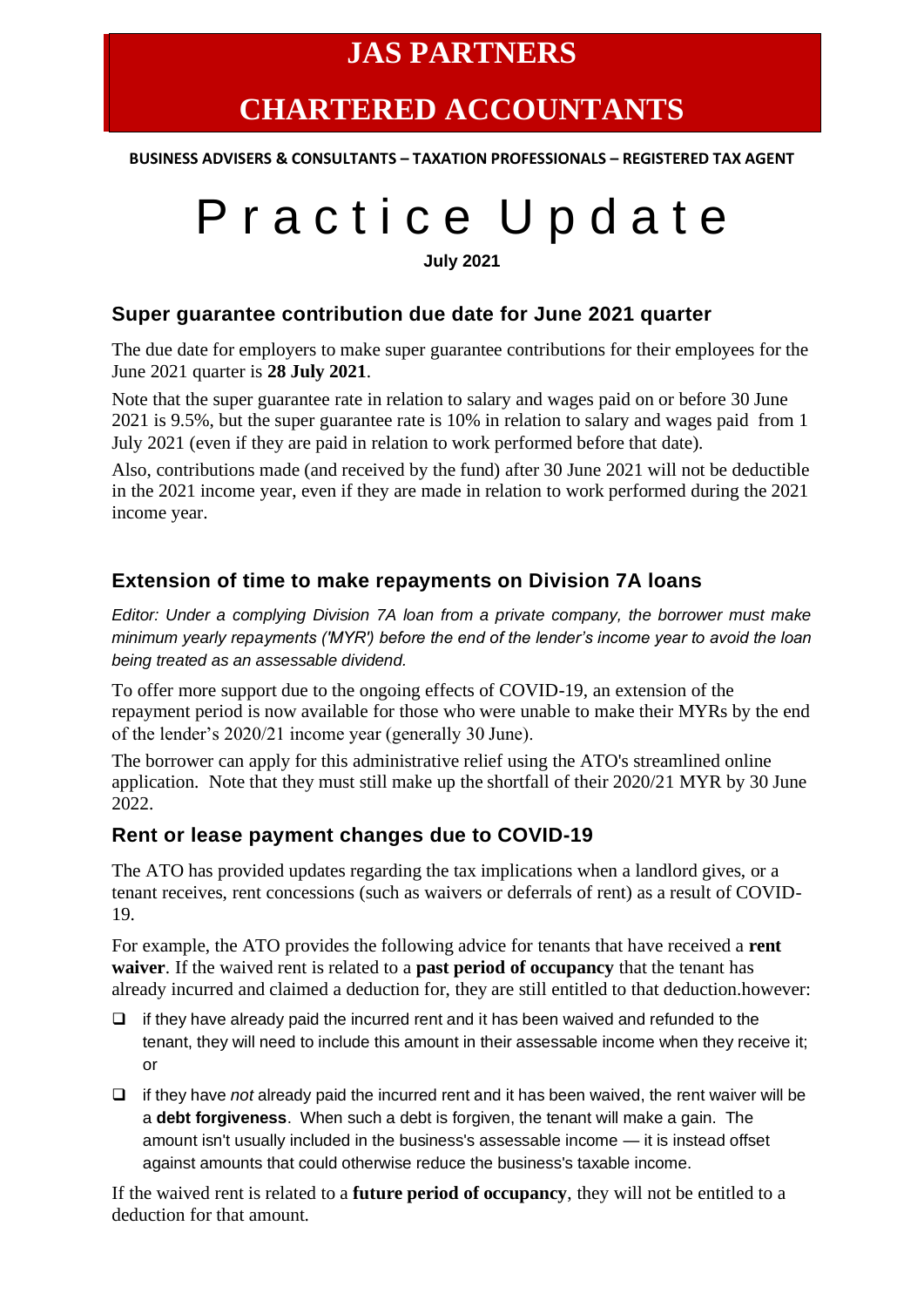# **Lost, damaged or destroyed tax records**

The ATO knows that many taxpayers are facing lasting impacts left in the wake of natural disasters, so if they find their records have been lost or destroyed, whether in cyclones, floods or bushfires, the ATO can help. According to ATO Assistant Commissioner Tim Loh:

*"If you have a myGov account linked to the ATO, you'll be able to view some of your records, including income tax returns, income statements and previous notices of assessments. If you lodge through a registered tax agent, they can also access these documents on your behalf."*

Government agencies, private health funds, financial institutions and businesses provide information to the ATO which is available to tax agents and automatically included in returns by the end of July.

If taxpayers have lost receipts due to a natural disaster, the ATO can accept reasonable claims without evidence, so long as it's not reasonably possible to access the original documents (although the taxpayer may be required to tell the ATO how they calculated the claim).

## **Introducing SMSF rollover alerts**

Since February 2020, the ATO has been issuing alerts via email and SMS when certain changes are made to a self-managed super fund ('SMSF').

With the inclusion of SMSF rollovers in SuperStream, the ATO will send the fund an email and/or text message alert when the fund uses the SMSF verification service ('SVS') to verify the SMSF's details before making a rollover.

Note that funds may use this service multiple times when actioning a single rollover request, which may result in receiving multiple alerts.

These alerts are being sent to help safeguard retirement savings and reduce the risk of fraud or misconduct.

If a fund receives an alert and is already aware of the rollover request, there is nothing more that needs to be done.

However, if a member didn't request a rollover to be made to an SMSF, or they want more information, they will need to contact their existing super fund(s) as a matter of priority, as rollovers through SuperStream may be processed in as little as 3 business days.

## **SMSF limited recourse borrowing arrangements interest rates**

The ATO has confirmed that the following interest rates charged under a limited recourse borrowing arrangement ('LRBA') to an SMSF would be consistent with the safe harbour terms the ATO will accept for the 2021/22 financial year.

#### **Real property: 5.10%**

**Listed shares or units: 7.10%**

Note that these rates are unchanged from those the ATO accepted for the 2020/21 year.